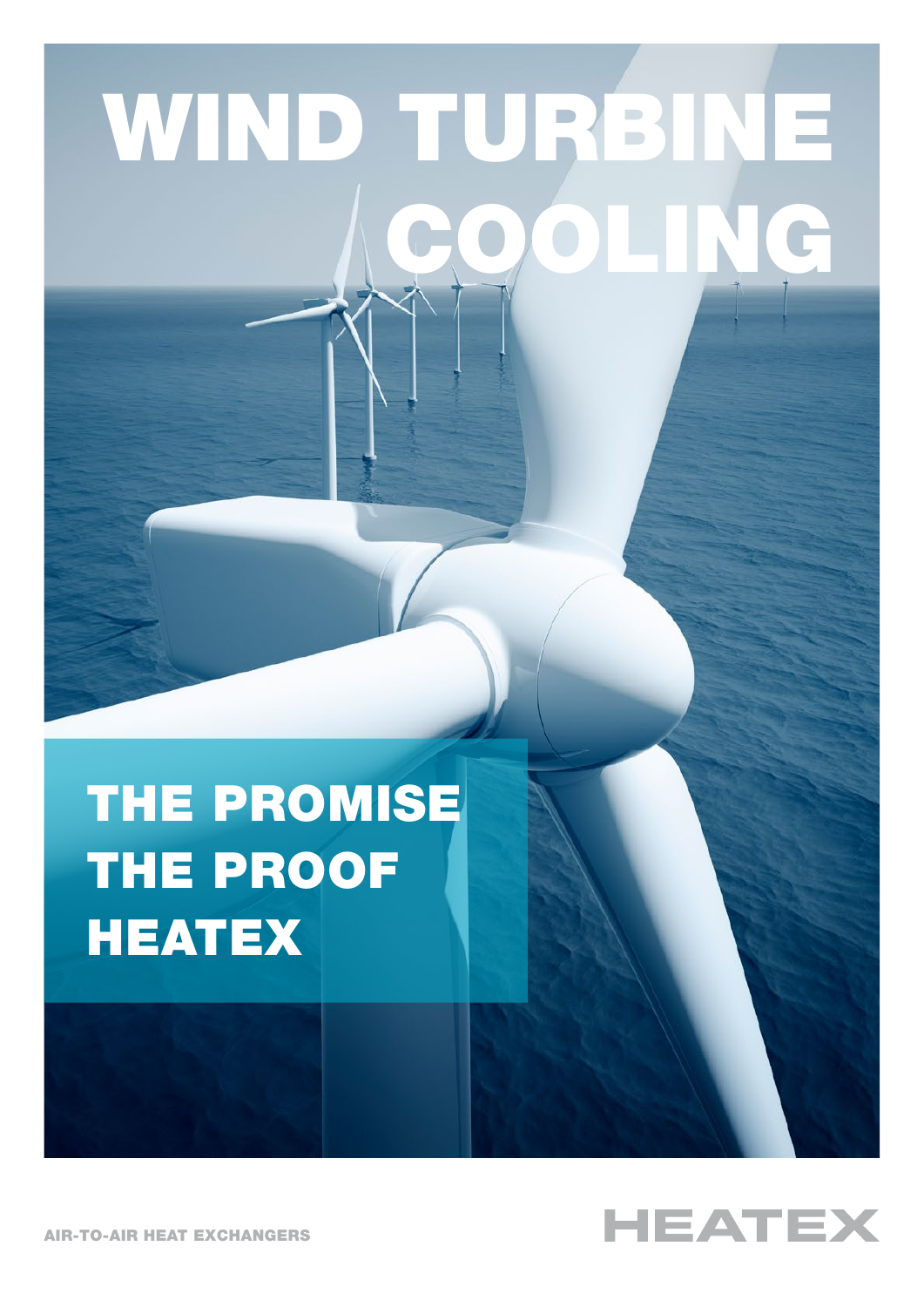# HEATEX COMPLETE COOLING SYSTEMS

To ensure the life expectancy of the components inside the nacelle both the heat generated by the process of energy conversion as well as solar radiation needs to dissipate. Heatex offers customized and complete cooling systems for the nacelle, generator, transformer and converter.

When converting between different forms of energy, a part of the available energy is lost, often as heat. In a wind turbine, kinetic energy is converted to electrical energy and the losses are transferred into heat. Generally, larger generators create more heat than smaller versions.

Heatex offers a cooling system that combines the positive aspects of traditional cooling methods while minimizing the drawbacks found in filtered air and liquid-to-air solutions. Heatex air-to-air cooling systems are suitable for both onshore and offshore applications and allow for a high degree of flexibility which makes it possible to retrofit Heatex cooling solutions in existing wind turbines generators.

| <b>Main Challenges for Wind Turbine Cooling</b> | <b>Heatex Solutions</b>                                                                                               |
|-------------------------------------------------|-----------------------------------------------------------------------------------------------------------------------|
| Secure stable AEP and reduce LCOE               | State of the art heat exchanger for high cooling efficiency and<br>optimized system design for low power consumption. |
| Minimize downtime and failure rates             | Proven system design with low complexity, few moving<br>components and built-in redundancy.                           |
| Minimize installation cost                      | Customized design with careful consideration to weight and<br>space requirements.                                     |
| Minimize maintenance cost                       | Heat exchanger with self-cleaning capability providing full<br>protection of internal air from salt, sand and dust.   |
| Maximize lifetime                               | Corrosion protection with very high durability for all types of<br>environment, including offshore.                   |

GE Renewable Energy's Haliade-X, one of the most powerful wind turbines in the world, is cooled by a Heatex custom-made closed-loop cooling system. "With the air-to-air cooling system from Heatex we will reach the cooling required for the Haliade-X generator with a robust and proven technology" says Anton Hoang, Head of Sourcing at GE Renewable Energy - Offshore Wind"

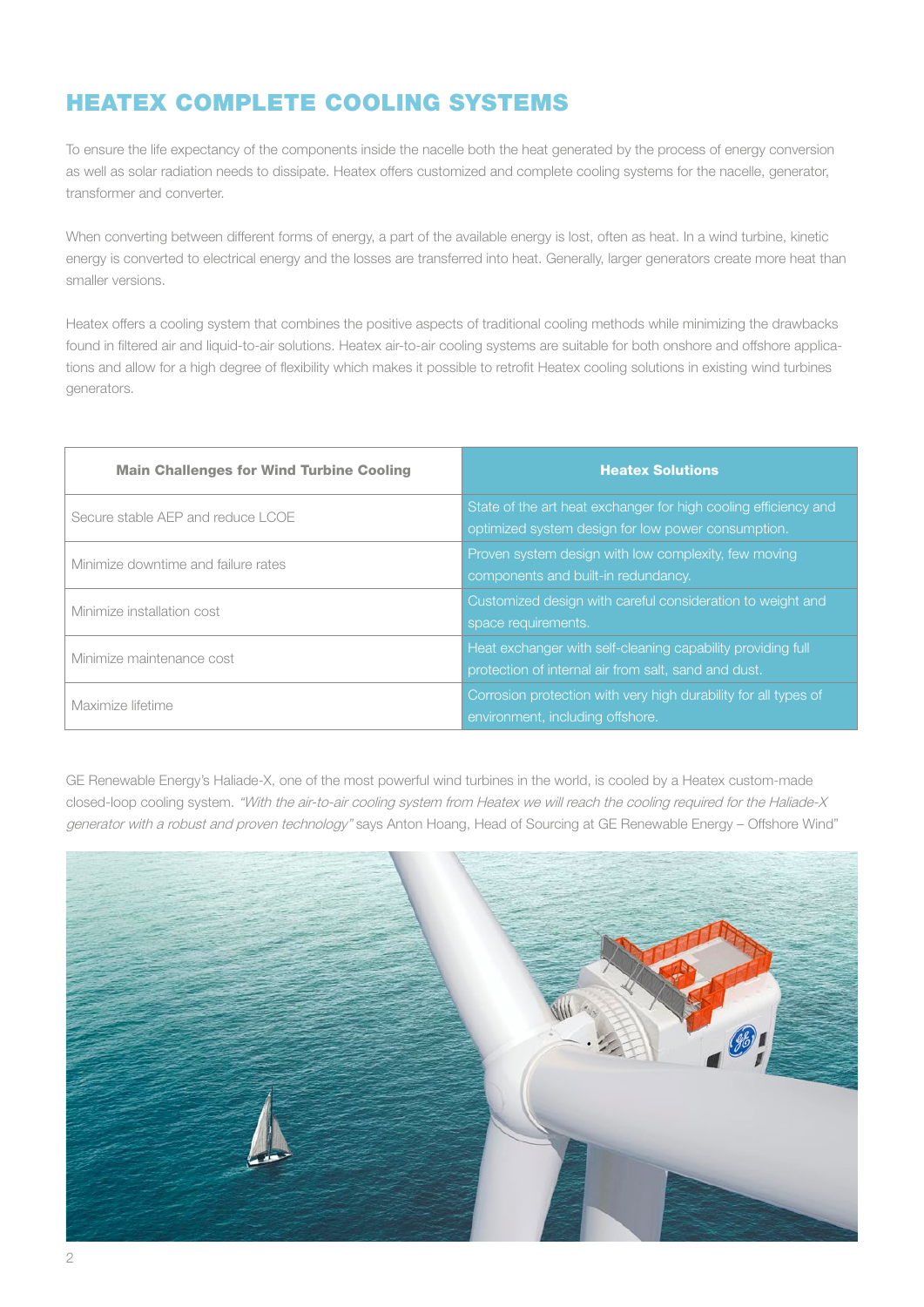#### GENERATOR COOLING

Heatex develops cooling solutions for both direct drive and gearbox driven generators. The working principle is the same with a closed-loop to the generator being cooled by external air in the plate heat exchanger.

The direct drive cooling solution is designed with careful consideration to the generator airflow and temperature requirements. The complete system with ducting, fans and heat exchanger is optimized to provide sufficient cooling and low power consumption.

The gearbox driven cooling solution is based on Heatex air-to-air technology with superior performance compared to conventional tubular solutions. Heatex solution provides an optimal balance of the temperature between the drive end and non-drive end of the generator and the average temperature can be decreased, which allows for an extended lifetime or higher output.

#### NACELLE COOLING

The objective of a nacelle cooling system is to maintain optimal working conditions for the equipment located inside the wind turbine. Heatex solution with a closed-loop design will cool the internal air without any risk of bringing sand, salt or dust inside the nacelle.

The technology is based on a crossflow plate heat exchanger and the cooling system is designed as a complete solution to ensure the best possible performance while keeping maintenance and operating costs at a minimum.

This approach allows for a flexible solution where individual components can be designed to fit the available and often tight space inside the nacelle.

#### TRANSFORMER/ CONVERTER

#### COOLING

Heatex develops cooling solutions for transformers and converters based on vast experience within electronic cooling.

The system works by letting the outside air pass through the plate heat exchanger on one side of the plate and the air from the enclosed space on the other side. The inside air is cooled by the outside air through thin aluminium plates. The outside air, contaminated with humidity and dust and, the clean, dry inside air never mix – the inside air is a closed loop. This provides a desirable environment for the sensitive electronic components inside the enclosure.





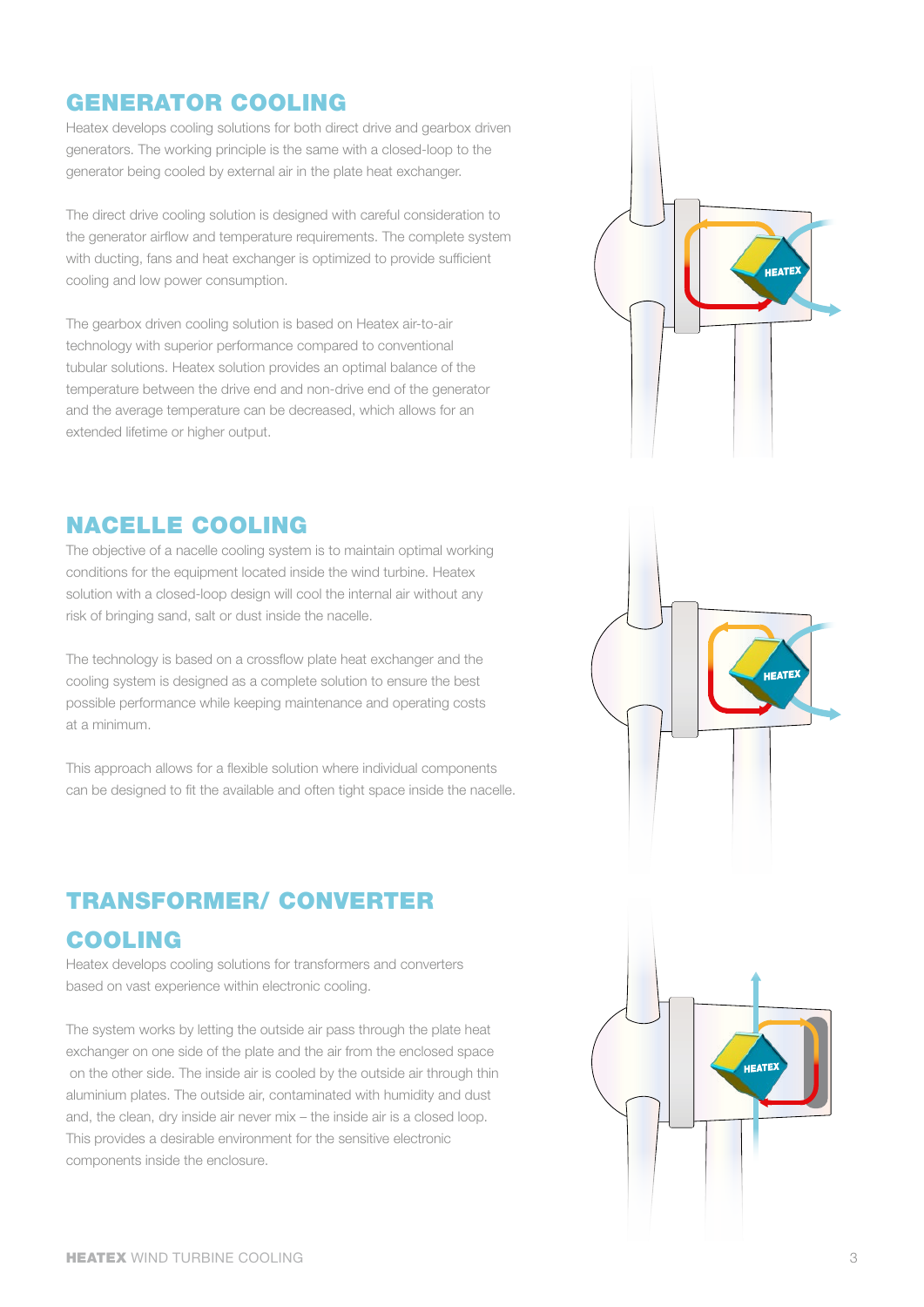## THIS IS HOW IT WORKS

When converting between different forms of energy, a part of the available energy is lost, often as heat. In a wind turbine, kinetic energy is converted to electrical energy and the losses are transferred into heat.

Generally, larger generators create more heat than smaller versions. The heat from the generator and electronic equipment inside the wind turbine is efficiently removed with an air-to-air heat exchanger system.

The core of the system is the plate heat exchanger, where the air is passing through a number of channels and heat is transferred from the internal to the external circuit via thin aluminium plates. The plates are pressed in an advanced pattern allowing for efficient heat transfer and low pressure drops. The internal circuit is completely separated from the external air meaning all harmful particles such as sand, salt and dust stay outside the nacelle.

To obtain and maintain sufficient airflow, the system is equipped with fans. These are carefully optimized according to pressure, volume flow and power consumption requirements.

The final layout of the cooling system includes ductwork, supporting structures and control equipment. All designed and selected in close collaboration with the customer.

#### EXAMPLE



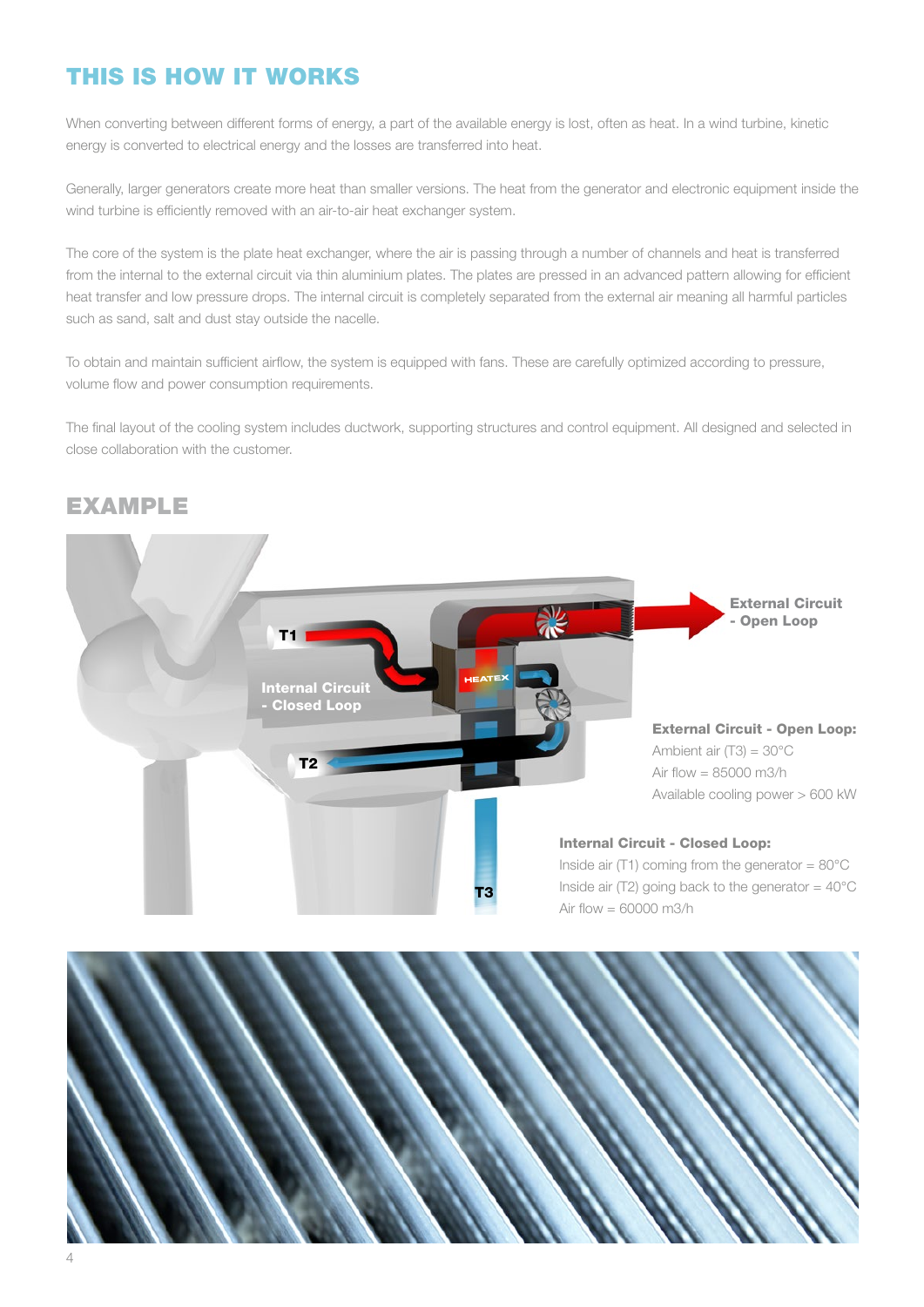

#### THE PROMISE:

As the leader in wind power generator cooling solutions, Heatex is the ideal partner for optimizing generator and overall turbine performance.

#### THE PROOF:

Together with our certified APQP4Wind Specialists, our mission is to provide high-performance cooling solutions, enabling the wind industry to produce the best, most efficient generators on the market. All systems are therefore fully customized to optimize the operation and fulfil manufacturer requirements. Contact our specialist for more information and concept solutions.



PROVEN TECHNOLOGY

Over 2000 Heatex cooling systems are successfully operating worldwide



## SOLID TRACK RECORD

Heatex has over 10 years of experience in both On- and Offshore applications.



We are delivering cooling systems to double-digit projects all around the world.